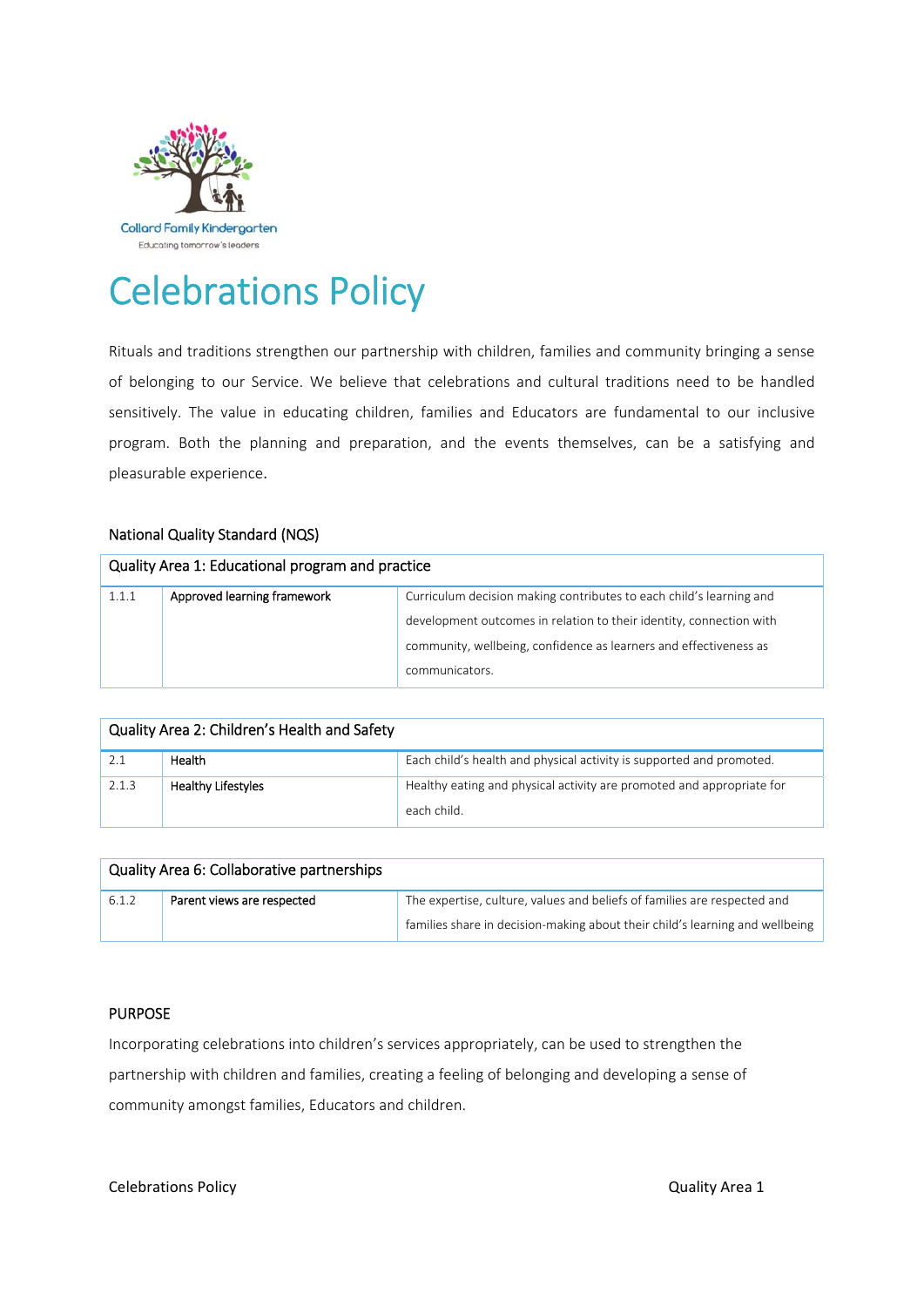

Celebrations provide an opportunity for children to develop respect for diverse values and beliefs as they learn about practices which are different to their own. To ensure we are providing an inclusive program and environment, it is imperative to recognise the array of celebrations, both religious and worldly, that take place throughout the year in our community and to have an understanding of, and respect for, cultural diversity in our services.

## **SCOPE**

This policy applies to children, families, staff, management and visitors of the Service.

#### IMPLEMENTATION

## Management/Nominated Supervisor/Responsible Person will ensure:

- To incorporate relevant, culturally based experiences and celebrations within the children's program which address different learning opportunities, including: fostering a sense of belonging and inclusions for every child, family and staff member (EYLF, p.7), increasing children's understanding of, and respect for, diversity and differences (EYLF, p.13), raising children's selfawareness and confidence, providing for children's holistic development and supporting a positive identity for every child and family (EYLF, p.2).
- Religious celebrations such as Eid, Christmas and Easter are recognised within the Service and reflected in our programs.
- All cultural celebrations that are significant to our families and relevant to our broader community are implemented within the service.
- Families are aware of the Celebration Policy during their orientation process and kept updated throughout the year via centre correspondence.
- Our chef will make a birthday cake that does not contain any allergens that children have in the playroom. This reduces the major allergy risks associated with most other cakes (nuts, eggs).
- Families are reminded that we are "Allergy Aware" service prior to celebrations
- Educators are aware and make alternate arrangements if families would prefer that their child does NOT participate in such celebrations.

#### Celebrations Policy **Department of the Celebrations Policy Celebrations Policy**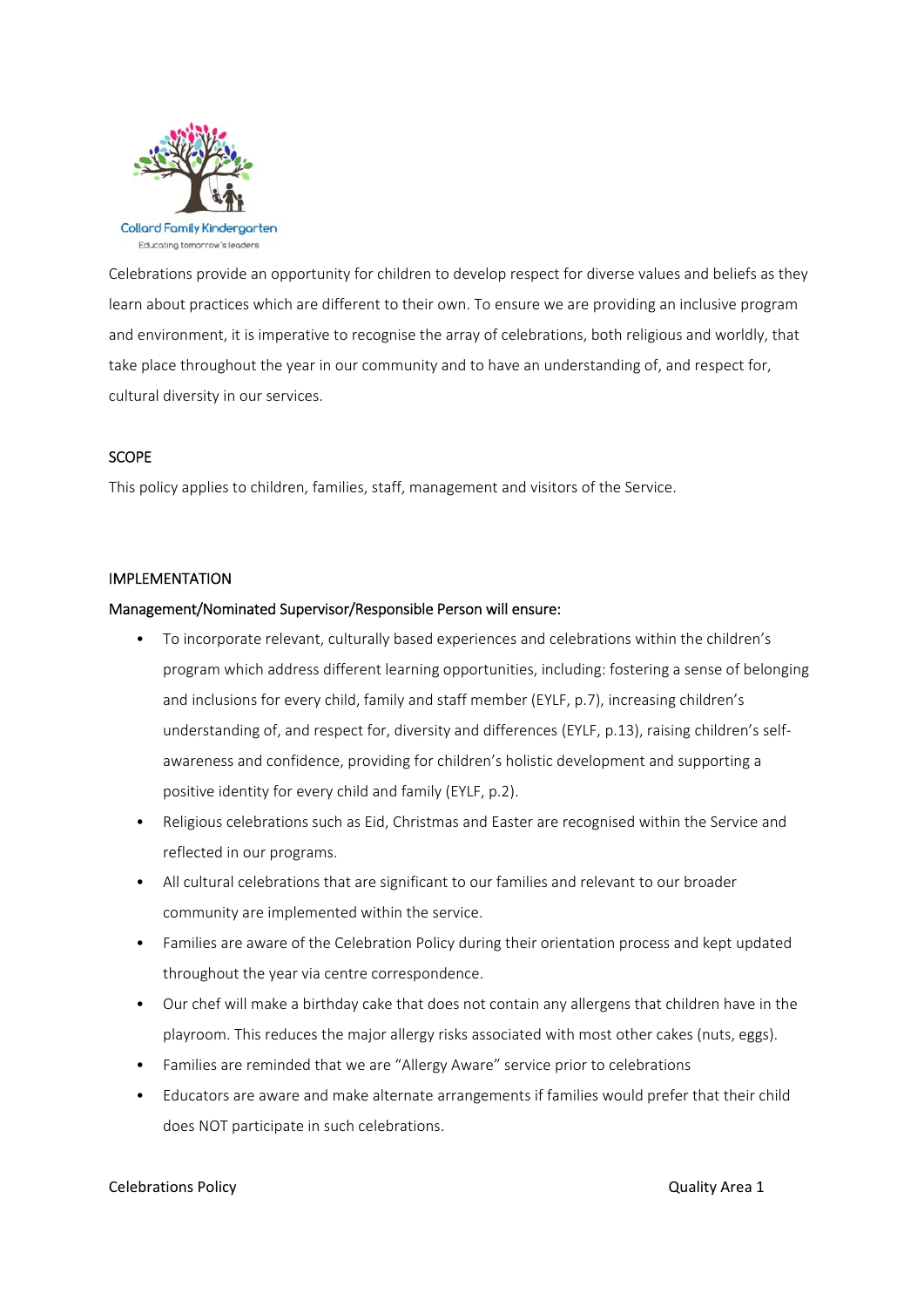

Educating tomorrow's leaders

- If this is the case we will respect the rights and feelings of this child and will provide an alternative experience for them to participate in so that they do not feel that they are being left out.
- The Service has an 'Events Calendar' that is used to support such events throughout the year. We ask that families add their celebration to the calendar so Educators can prepare the program.
- Families are encouraged to be involved in the preparation and/or the celebration in the Service.
- Educators remain current with the professional knowledge and skills that support planning for and engaging in culturally inclusive practice.
- Advance planning is adhered to if food or drink is provided for children at the Service. Additionally, all parents must be advised prior to the celebration. This allows for any feedback / concerns from parents which can then be taken into account as part of the normal planning involved in such activities.
- Safety issues are taken into account prior to the implementation of celebratory experiences.
- Our healthy eating policies are reflected when planning for celebrations.

# Educators will:

- Seek written approval from the Nominated Supervisor prior to any celebrations where food is provided to children.
- Ensure the use of candles is carried out with the children's safety in mind and fully supervised. A full risk assessment will be submitted to the Nominated Supervisor prior to such celebrations.
- Ensure each child is provided with a separate cupcake (with a candle, if they wish) for the child celebrating their birthday.
- Ensure the child celebrating their birthday has a separate cake (with a candle, if they wish) and a large cake that can be cut and shared with the other children
- Be aware of cultural tokenism and stereotyping
- Encourage and support family members to be involved in sharing their customs and celebrations with our Service
- Ensure children have the agency to make choices about the celebrations they would like to participate in, engaging families to give advice on customs.
- Ensure that children have the resources and time necessary to be able to celebrate effectively.

## Celebrations Policy **Department of the Celebrations Policy Celebrations Policy**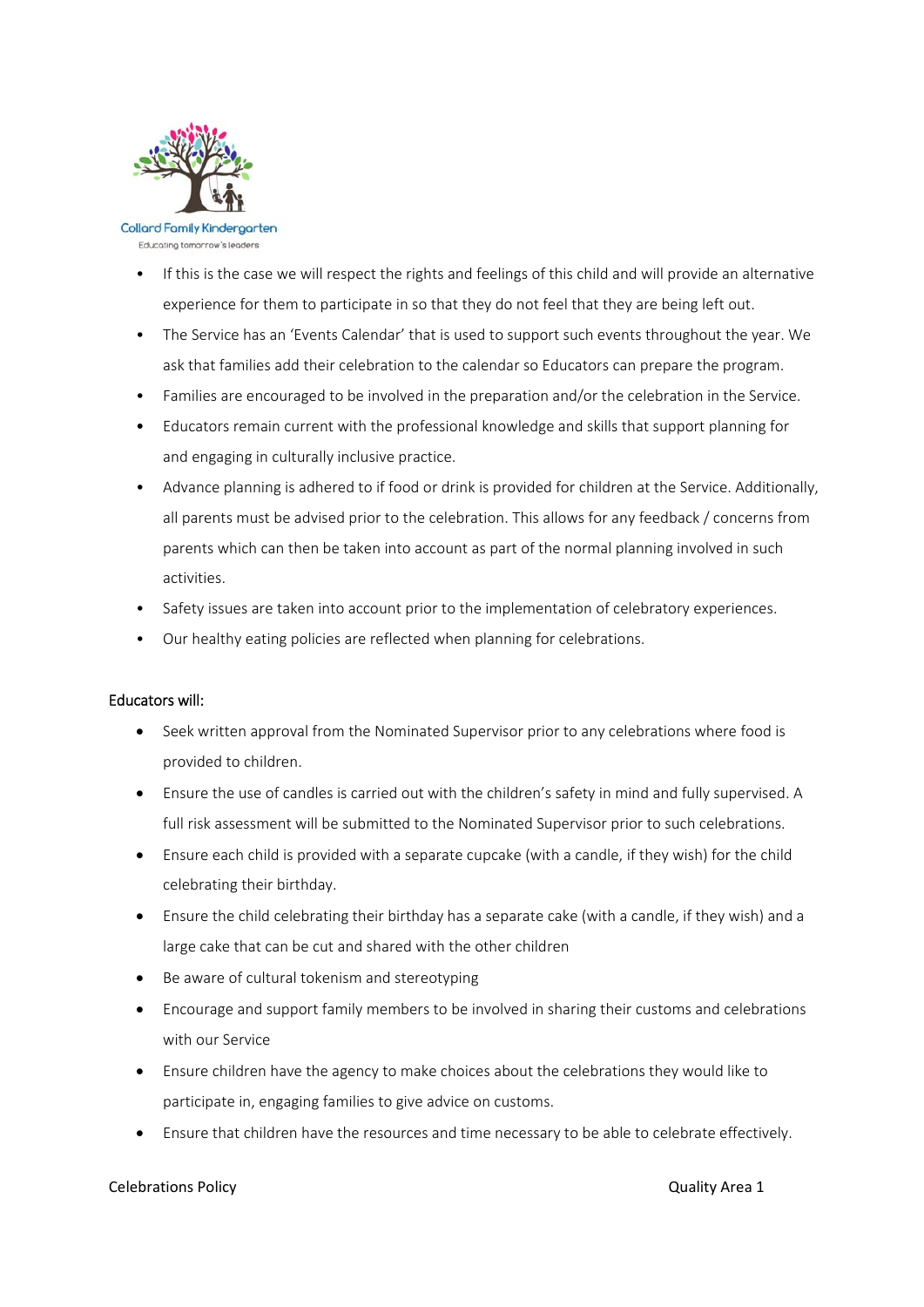

Educating tomorrow's leaders

- Provide young children and toddlers with materials that reflect a significant event or celebration, which they have recently participated.
- Ensure that families who do not wish to be involved in celebrations have an option to not participate.
- Balance family values about receiving gifts and products from their children and Educator's values about avoiding product-based activities by developing creative and meaningful gifts for families.
- Notify the community about the celebration e.g. taking photos to display on the Service notice board, or displaying children's artwork and drawings about the celebration.
- Provide opportunities for children to participate in 'open ended' celebration activities.
- Provide a flexible program that enables children to have agency about the activities, which they participate.
- Celebrate traditions and customs relevant to children and community.
- Ensure that the same amount of time and energy is dedicated to ALL celebrations.
- Invite Educators and families to share their own personal experiences of celebrations.
- Ensure resources such as picture story‐books, images and music are reflective of contemporary celebrations which children can relate.
- Be respectful of all religions and cultural backgrounds.

## Source

- FCA Code of Ethics.
- Australian Children's Education & Care Quality Authority. (2013).
- Guide to the National Quality Standard.
- Staying healthy in childcare.  $5<sup>th</sup>$  Edition. (2013)
- Early Years Learning Framework
- Revised National Quality Standards